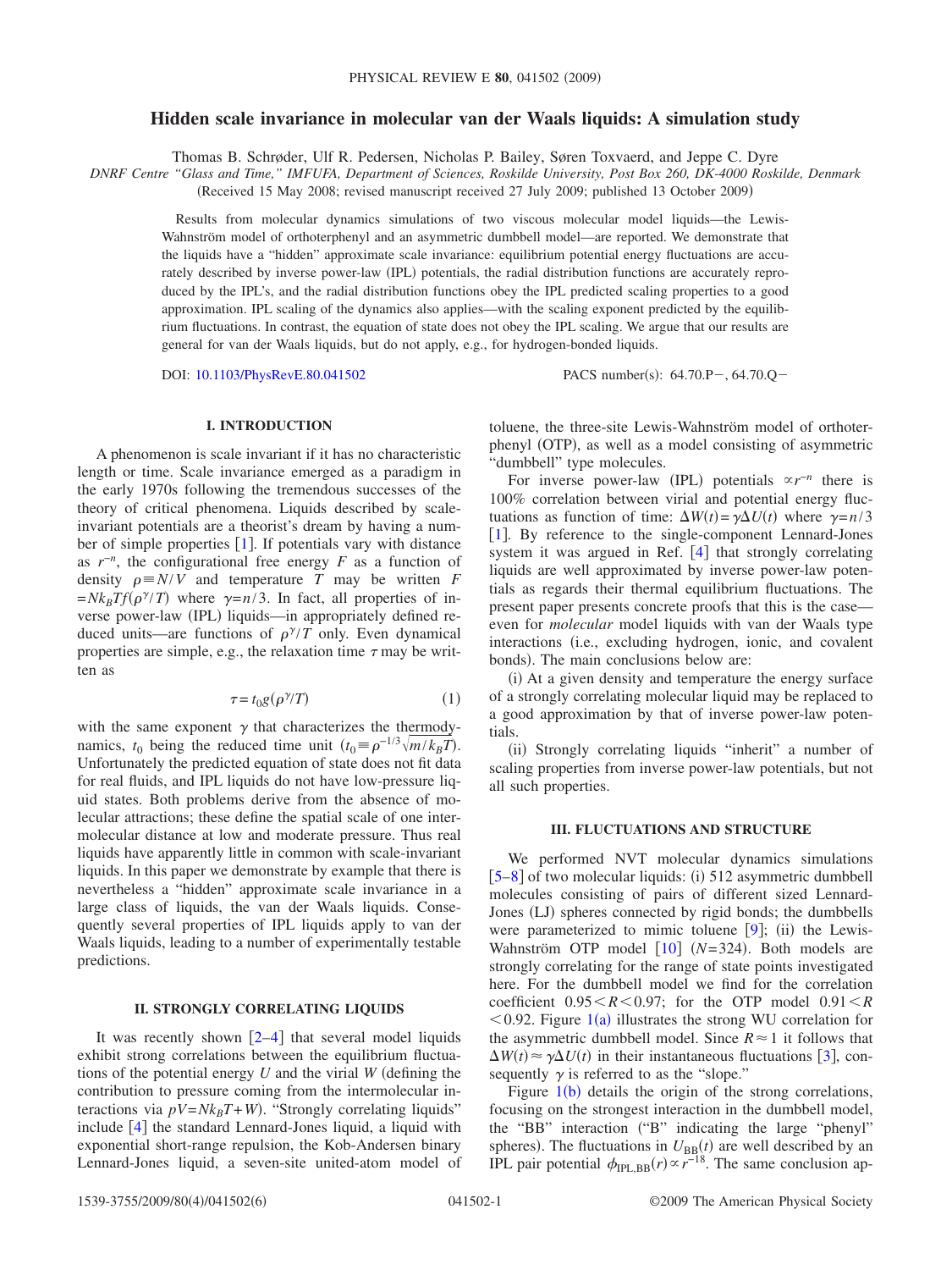<span id="page-1-0"></span>

FIG. 1. (Color online) (a)  $\Delta W(t)/N$  vs  $\Delta U(t)/N$  for the asymmetric dumbbell model  $[9]$  $[9]$  $[9]$ . The strong correlations are quantified by the correlation coefficient,  $R = \langle \Delta W \Delta U \rangle / \sqrt{\langle (\Delta W)^2 \rangle \langle (\Delta U)^2 \rangle}$ =0.959. The dashed line has the slope  $\gamma = \sqrt{\langle (\Delta W)^2 \rangle / \langle (\Delta U)^2 \rangle}$ = 5.90. (b) For configurations taken from the simulation reported in Fig. [1](#page-1-0)(a) we evaluated  $U_{\text{IPL,BB}}(t) \equiv \sum_{i > j} \phi_{\text{IPL,BB}}(r_{ij}(t))$  with  $\phi_{\text{IPL},\text{BB}}(r) \equiv C_{\text{BB}} \epsilon_{\text{BB}} (\sigma_{\text{BB}}/r)^{18}$ . The constant  $C_{\text{BB}}=1.489$   $(C_{\text{AA}}$  $=1.075$ ,  $C_{AB} = 1.237$ ) was chosen to make the variance of  $U_{\text{IPL},\text{BB}}(t)$  equal to the variance of  $U_{\text{BB}}(t) \equiv \sum_{i>j} \phi_{\text{LJ},\text{BB}}[r_{ij}(t)]$ .  $U_{\text{IPL},\text{BB}}(t)$  strongly correlates with  $U_{\text{BB}}(t)$  with a correlation coefficient of 0.977. In comparison  $U_{\text{Diff,BB}}(t) \equiv U_{\text{BB}}(t) - U_{\text{IPL,BB}}(t)$  has small variance, 0.045 times the variance of  $U_{BB}(t)$  and is only weakly correlated with the latter. Redoing the analysis with  $n=3$  $\times$  5.90 [the IPL exponent suggested by the fluctuations, see Fig.  $1(a)$  $1(a)$ ] gives almost identical results.

plies for the AA and AB interactions (data not shown). The reason that  $\phi_{\text{Diff},\alpha\beta}(r) \equiv \phi_{\text{LJ},\alpha\beta}(r) - \phi_{\text{IPL},\alpha\beta}(r)$  contributes little to the fluctuations at constant volume is that this term is approximately linear in the region of the first peak of the pair correlation function. This implies that, when one pair distance is increased, other pair distance(s) decrease by approximately the same amount, keeping the change in  $U_{\text{Diff},\alpha\beta}(t)$  $\equiv \sum_{i>j} \phi_{\text{Diff},\alpha\beta} [r_{ij}(t)]$  small [[4](#page-5-2)]. Switching the ensemble from NVT to NpT  $(p=1.32 \text{ GPa})$  reduces the WU correlation from 0.959 to 0.866, illustrating the importance of the constant volume constraint (the importance increases with decreasing pressure).

The fluctuations tell us that the relevant part of the potential energy surface is well approximated by a corresponding "IPL" system, i.e., the system where the LJ pair potentials are replaced by the IPL potentials discussed in Fig.  $1(b)$  $1(b)$ . To test how far this correspondence holds, we simulated the IPL system at the same density and temperature. Figure  $2(a)$  $2(a)$ compares the pair distribution functions. The agreement is striking. To the best of our knowledge this is the first proof that the structure of a molecular liquid is well reproduced by an IPL liquid. In contrast, the average pressures of the two models are quite different [see Fig.  $2(a)$  $2(a)$ ], because the IPL system does not include contributions to the pressure from  $\phi_{\text{Diff},\alpha\beta}(r)$ .

Consider now changing density and temperature, conserving the parameter  $\Gamma = \rho^{\gamma}/T$ . For a pure  $n=3\gamma$  IPL liquid this means that one is effectively studying the same system, but with scaled length and time units (times scaled by  $t_0$ , lengths by  $l_0 \equiv \rho^{-1/3}$  $l_0 \equiv \rho^{-1/3}$  $l_0 \equiv \rho^{-1/3}$ ) [1]: two state points with the same  $\Gamma$  have 3*N*-dimensional potential energy surfaces that are identical in reduced units. Switching back to the LJ system amounts to adding the "diff" terms of the potentials, which—to a good

<span id="page-1-1"></span>

FIG. 2. (Color online) (a) Radial distribution functions for the asymmetric dumbbell model  $[9]$  $[9]$  $[9]$  (full lines), and the corresponding  $r^{-18}$  IPL model (dashed lines, see text). (b) Scaled  $g_{BB}(r)$  for three state points; the two state points with the same  $\Gamma = \rho^{5.9}/T$  (black full line and red long dashed line) have almost identical (scaled) structure. When increasing  $\rho$  at constant  $\Gamma$  there is a slight shift of the first peak to smaller distances, consistent with the existence of the fixed bond. Similar scaling is found for the AA and AB interactions (data not shown).

approximation—simply shifts the whole energy surface by an amount that only depends on the volume of the state point [[4](#page-5-2)]. This changes neither structure nor dynamics, and consequently these properties are predicted to "inherit" the scaling properties of the IPL potentials. In contrast, the shift of the energy surface does change the absolute values of potential energy and pressure (because the shift depends on volume), and these properties are *not* predicted to inherit the IPL scaling.

The IPL scaling of the structure is tested in Fig.  $2(b)$  $2(b)$  for the asymmetric dumbbell model, and in Fig. [3](#page-2-0) for the LW-OTP model. For both models the IPL scaling works well; there is only a small effect of the fixed bond connecting the LJ spheres. Note that average pressure and potential energy do *not* follow the IPL scaling.

### **IV. DYNAMICS**

We now turn to the long-time dynamics. To the degree that the IPL approximation holds over a range of state points, the long-time dynamics is a function of  $\Gamma = \rho^{\gamma}/T$  where  $\gamma$  is one third of the IPL exponent *n*, i.e., the "density" scaling of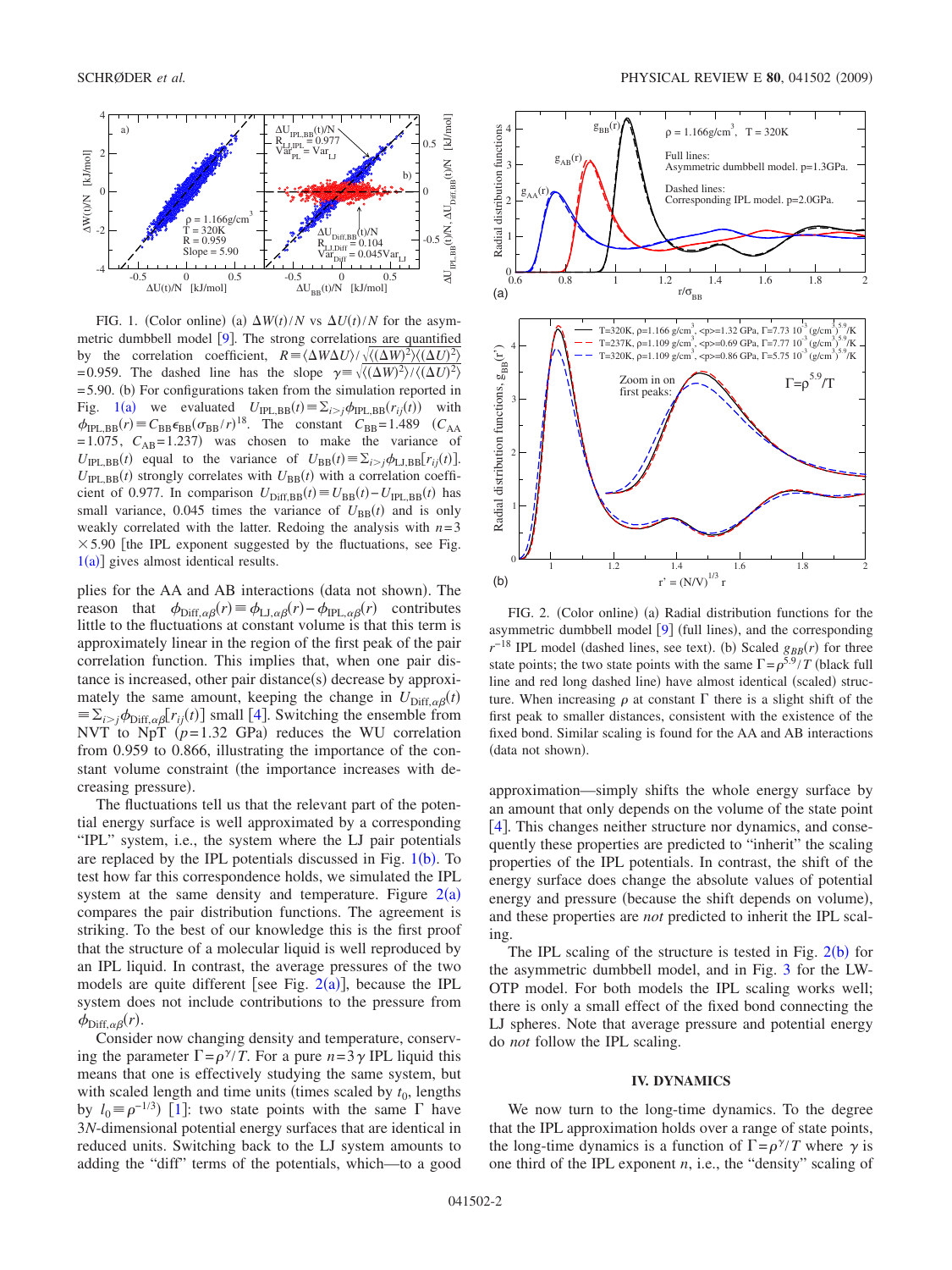<span id="page-2-0"></span>

FIG. 3. (Color online) (a) Radial distribution functions for the LW-OTP model  $\lceil 10 \rceil$  $\lceil 10 \rceil$  $\lceil 10 \rceil$  at three different state points. Two of the state points (full black lines and red dashed lines) have approximately the same  $\Gamma = \rho^{7.9}/T$ . The third state point (full green line) has the same temperature as the first state point and same pressure as the same state point. (b) Same as in (a), but in reduced units. The two state points with the same  $\Gamma$  (black full line and red long dashed line) have almost identical (scaled) structure. Similar to what is seen for the asymmetric model (Fig. [2](#page-1-1)), there is a slight indication of the fixed bond in the first peak of the two state points with the same  $\Gamma$ .

Eq. ([1](#page-0-0)) is predicted to apply. This type of scaling has in recent years become a well established empirical fact for a large number of viscous liquids  $[11,12]$  $[11,12]$  $[11,12]$  $[11,12]$  (usually ignoring the insignificant state-point dependence of  $t_0$ ). In particular, density scaling applies for van der Waals liquids, but not for liquids with hydrogen bonds or other directional bonds  $[13–16]$  $[13–16]$  $[13–16]$  $[13–16]$ . Other forms of scaling have been suggested, but it has been argued that the scaling reflects an underlying IPL  $[3,12,17-20]$  $[3,12,17-20]$  $[3,12,17-20]$  $[3,12,17-20]$  $[3,12,17-20]$  $[3,12,17-20]$ , and thus that Eq.  $(1)$  $(1)$  $(1)$  is the correct scaling.

A potential complication for the IPL explanation of density scaling, is that the IPL exponent suggested by the fluctuations  $(n=3\gamma)$  varies somewhat with state point [[4,](#page-5-2)[21](#page-5-14)]. This is illustrated for the two models in Fig. [4.](#page-2-1) Note that, while the suggested exponent is weakly state-point dependent for both models, one finds quite different exponents for the two models. For the OTP model we test density scaling using the slope found by averaging over all state points:  $\gamma$ =7.9. For the dumbbell model we consider two values of the scaling exponent: the slope averaged over all state points,

<span id="page-2-1"></span>

FIG. 4. (Color online) The "slopes,"  $\gamma = \sqrt{\langle (\Delta W)^2 \rangle / \langle (\Delta U)^2 \rangle}$ plotted as a function of temperature for two molecular models. Both models are strongly correlating. For the Lewis-Wahnström OTP model  $[10]$  $[10]$  $[10]$  the zero pressure isobar covers densities in the interval 1.008 to 1.08[9](#page-5-5)  $g/cm<sup>3</sup>$ . For the asymmetric dumbbell model [9] the 2.0 GPa isobar covers densities in the interval 1.120 to 1.217  $g/cm<sup>3</sup>$ . For the three dumbbell isochores the pressures at the lowest temperatures are −0.02, 0.67, and 1.28 GPa, respectively.

 $\gamma$ =6.1, and the slope averaged over the three data sets with the smallest slopes,  $\gamma$ =5.9, i.e., the "best" compromise if the  $\rho = 1.006$  g/cm<sup>3</sup> isochore is left out of consideration. We ap-

<span id="page-2-2"></span>

FIG. 5. (Color online) The reduced diffusion coefficient for Lewis-Wahnström OTP [[10](#page-5-6)]. Open symbols:  $D^*$  plotted without scaling ( $\gamma = 0$ , *D*<sup>\*</sup> divided by 100). Filled symbols: *D*<sup>\*</sup> scaled ac-cording to Eq. ([1](#page-0-0)) with three different scaling exponents:  $\gamma = 9.0$ (Upper set of curves,  $D^*$  multiplied by 10),  $\gamma=7.9$  (Second set of curves),  $\gamma = 7.0$  (Third set of curves,  $D^*$  divided by 10).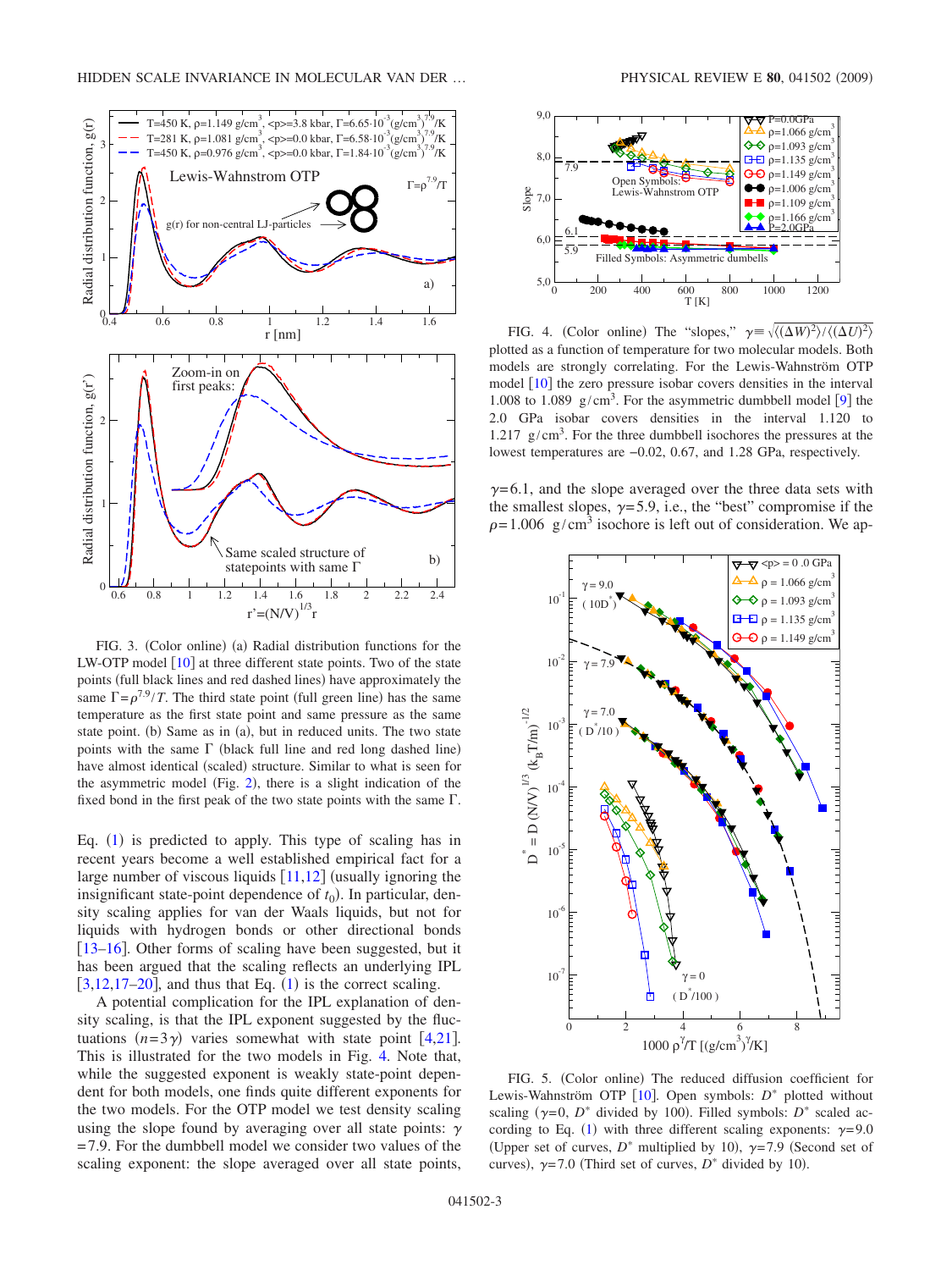<span id="page-3-0"></span>

FIG. 6. (Color online) The reduced diffusion coefficient for the asymmetric dumbbell model  $[9]$  $[9]$  $[9]$ . Open symbols:  $D^*$  plotted without scaling ( $\gamma = 0$ , *D*<sup>\*</sup> divided by 100). Filled symbols: *D*<sup>\*</sup> scaled ac-cording to Eq. ([1](#page-0-0)) with four different scaling exponents:  $\gamma = 7.0$ (Upper set of curves,  $D^*$  multiplied by 100),  $\gamma=6.1$  (Second set of curves,  $D^*$  multiplied by 10),  $\gamma = 5.9$  (Third set of curves), and  $\gamma$  $=$  5.0 (Fourth set of curves,  $D^*$  divided by 10).

ply density scaling to the reduced diffusion coefficient, *D*  $\equiv (N/V)^{1/3} (k_B T/m)^{-1/2} D$  where *m* is the mass of the molecules and *D* is the diffusion coefficient estimated from the long-time mean-square displacement.

Figure [5](#page-2-2) applies density scaling to the Lewis-Wahnström OTP model. The scaling works neither with  $\gamma=9.0$  nor with  $\gamma$ =7.0, whereas it works well with  $\gamma$ =7.9 which is the ex-ponent we calculated from the fluctuations (Fig. [4](#page-2-1)). In Fig. [6](#page-3-0) density scaling is applied to the asymmetric dumbbell model. Density scaling works neither with  $\gamma = 7.0$  nor with  $\gamma = 5.0$ . Comparing the scaling with  $\gamma=6.1$  to the data without scaling  $(\gamma=0, \text{ open symbols})$ , we find quite good data collapse—by far most of the density dependence is captured by using  $\gamma$ =6.1. With  $\gamma$ =5.9, however, the data collapse is even better for three of the data sets, whereas one data set deviates from the master curve comprised of these three sets. The latter is the isochore  $\rho = 1.006$  g/cm<sup>3</sup>, i.e., precisely the one that was ignored when choosing  $\gamma = 5.9$  (Fig. [4](#page-2-1)).

The above results demonstrate that density scaling is a consequence of an underlying IPL scale invariance which is revealed by studying thermal equilibrium fluctuations at a

<span id="page-3-1"></span>

FIG. 7. (Color online) Dynamics of the LW OTP model [[10](#page-5-6)] in reduced units for the three state point shown in Fig. [3.](#page-2-0) (a) Meansquare displacement for the noncentral LJ spheres. (b) Rotational correlation function for the vector perpendicular to the plane of the three LJ spheres, using the first Legendre polynomial.

single state point. Obviously the scaling with a single value of  $\gamma$  can only be perfect for true IPL liquids. For "real" liquids a larger region of state points makes the scaling less perfect for two reasons (compare Fig. [6,](#page-3-0)  $\gamma=6.1$  and 5.9): the apparent IPL exponent  $(n=3\gamma)$  changes more, and the relative effect of intramolecular interactions that do not obey the IPL scaling (here the fixed bonds) is larger. In this connection it is important to note, however, that even small density changes are experimentally relevant. Thus changing the density of, e.g., phenylphthalein-dimethylether by just 2% can change the relaxation time by more than two orders of magnitude  $\lceil 22 \rceil$  $\lceil 22 \rceil$  $\lceil 22 \rceil$ .

As a consequence of the underlying IPL scale invariance, state points with same  $\rho^{\gamma}/T$  are expected to have not only the same scaled structure and reduced diffusion coefficient as demonstrated above, every aspect of the dynamics should be the same in reduced units. Figure [7](#page-3-1) shows the reduced meansquare displacement and rotational correlation coefficient of the LW-OTP model, at the three state points of Fig. [3.](#page-2-0) The agreement between the two state points with same  $\rho^{\gamma}/T$  (full black line and red crosses) is striking. In contrast, the third state point (blue dashed line) has the same temperature as the first state point (full black line) and the same pressure as the second (red crosses), but very different dynamics. Clearly, neither pressure nor temperature controls the dynamics—to a very good approximation the controlling parameter is  $\Gamma$  $=\rho^{\gamma}/T$ .

We argued above that the IPL scaling properties demonstrated are a feature only of strongly correlating liquids. To illustrate this we modified the asymmetric dumbbell model to make it less correlating. This was done by adding charges of  $q = \pm 0.5e$  (e being the elementary charge) to the LJ spheres, resulting in a dipole moment of 7.0 D, i.e., almost four times stronger than water. The correlation coefficients and slopes are shown Fig. [8](#page-4-0) (open symbols), compared to the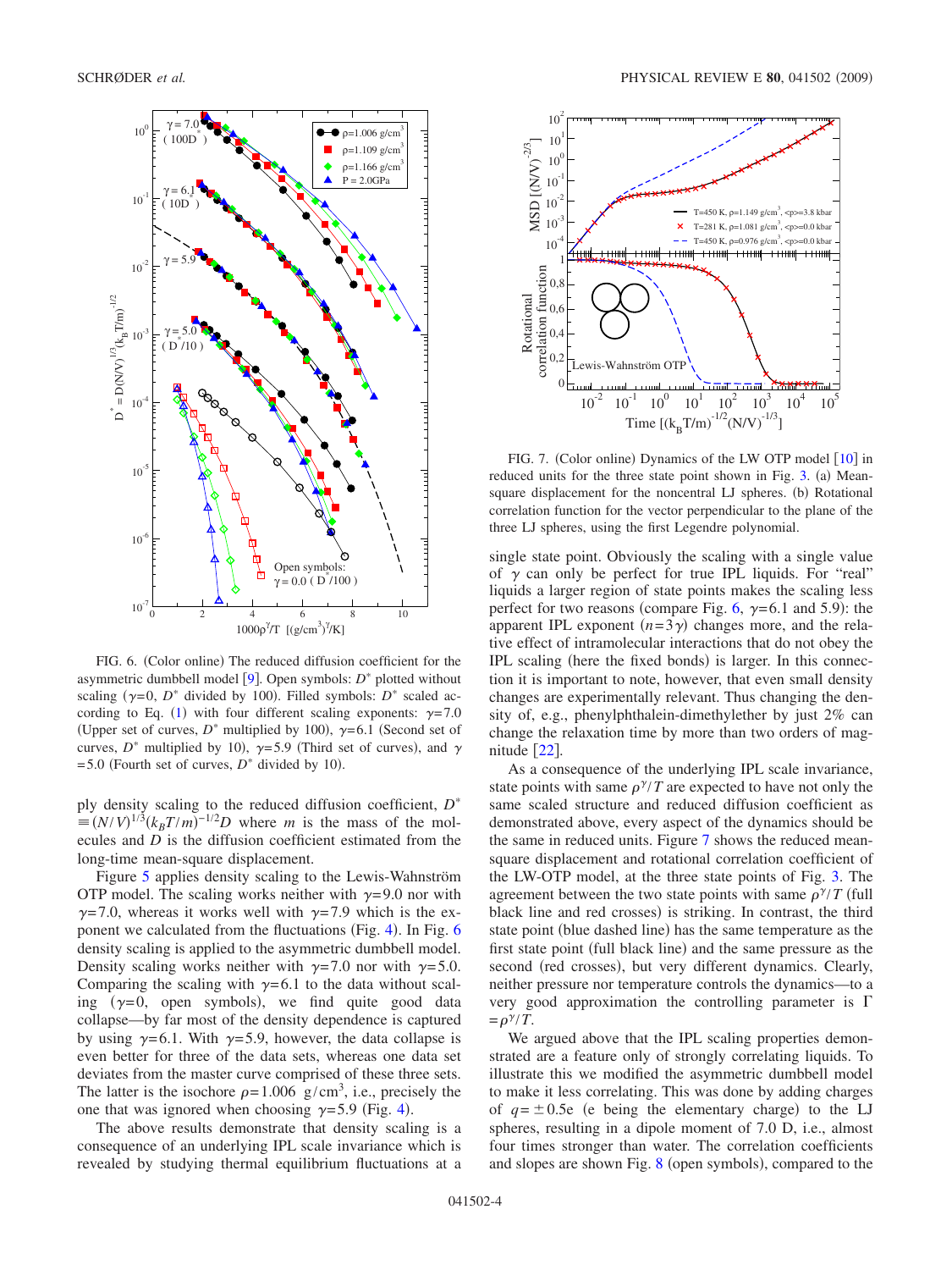<span id="page-4-0"></span>

FIG. 8. (Color online) Results from equilibrium molecular dy-namics simulations of 512 asymmetric dumbbell molecules [[9](#page-5-5)] with, respectively, a strong dipole moment  $(q = \pm 0.5e$ , open symbols, three isochores), and zero dipole moment  $(q=0e,$  filled symbols, three isochores and an isobar). (a) Correlation coefficients,  $R = \langle \Delta W \Delta U \rangle / \sqrt{\langle \Delta W^2 \rangle \langle \Delta U^2 \rangle}$  $(b)$ The "slopes,"  $\gamma$  $\sqrt{\langle (\Delta W)^2 \rangle / \langle (\Delta U)^2 \rangle}.$ 

 $q=0$  version of the model (filled symbols). The addition of the large dipole moments decreases the correlation, as expected. As before we use the averaged slope as the scaling exponent suggested by the fluctuations, giving  $\gamma=4.9$  for *q*  $= \pm 0.5e$ . The density scaling is applied in Fig. [9.](#page-4-1) Density scaling with  $\gamma=4.9$  works better than either  $\gamma=6.0$  or  $\gamma$  $=4.0$ , but the data collapse is clearly inferior to what is seen in Figs.  $5$  and  $6$  (note the smaller dynamic range in Fig. [9](#page-4-1)). This confirms that density scaling is indeed a property of strongly correlating liquids, consistent with the experimental finding that, e.g., hydrogen-bonded liquids do not obey density scaling.

### **V. CONCLUSIONS**

We have provided direct evidence for an underlying IPL scale invariance in model molecular van der Waals liquids, leading to three experimentally testable predictions for these liquids: (i) the density scaling exponent  $\gamma$  can be identified from the equilibrium fluctuations via the fluctuationdissipation theorem determining the frequency-dependent linear thermoviscoelastic response functions  $[2,23]$  $[2,23]$  $[2,23]$  $[2,23]$ ; (ii) different state points with same  $\rho^{\gamma}/T$ —same values of  $D^*$  and  $\tau_{\alpha}$ —are "isomorphic" [[24](#page-5-17)], i.e., have same scaled structure. (iii) Isomorphic state points must have the same relaxation

<span id="page-4-1"></span>

FIG. 9. (Color online) The reduced diffusion coefficient,  $D^*$  $\equiv (N/V)^{1/3} (k_B T/m)^{-1/2} D$ , for the asymmetric dumbbell model with  $q = \pm 0.5e$  scaled according to Eq. ([1](#page-0-0)), with three different scaling exponents:  $\gamma=6.0$  (Upper set of curves,  $D^*$  multiplied by 10),  $\gamma$ =4.9 (Middle set of curves), and  $\gamma$ =4.0 (Lower set of curves, *D*<sup>\*</sup> divided by 10).

spectra. This is consistent with recent experimental findings for molecular glass formers and amorphous polymers (excluding hydrogen bonds): varying pressure and temperature, state points with the same relaxation time have the same shape of the dielectric  $\alpha$ -relaxation function [[25,](#page-5-18)[26](#page-5-19)]. Finally, the hidden scale invariance explanation of density scaling explains why one observes density scaling of the dynamics, without the same scaling applying to the pressure  $[11,27]$  $[11,27]$  $[11,27]$  $[11,27]$ .

The hidden scale invariance is a consequence of the strong virial/potential energy correlations  $\lceil 3,4 \rceil$  $\lceil 3,4 \rceil$  $\lceil 3,4 \rceil$  $\lceil 3,4 \rceil$  characterizing van der Waals liquids, as well as most or all metallic liquids. Thus the results from computer simulations of two model liquids presented here point to a new physics of these large classes of liquids, which is simpler than previously believed.

#### **ACKNOWLEDGMENTS**

Useful discussions with Kristine Niss are gratefully acknowledged. This work was supported by the Danish National Research Foundation's (DNRF) center for viscous liquid dynamics "Glass and Time."